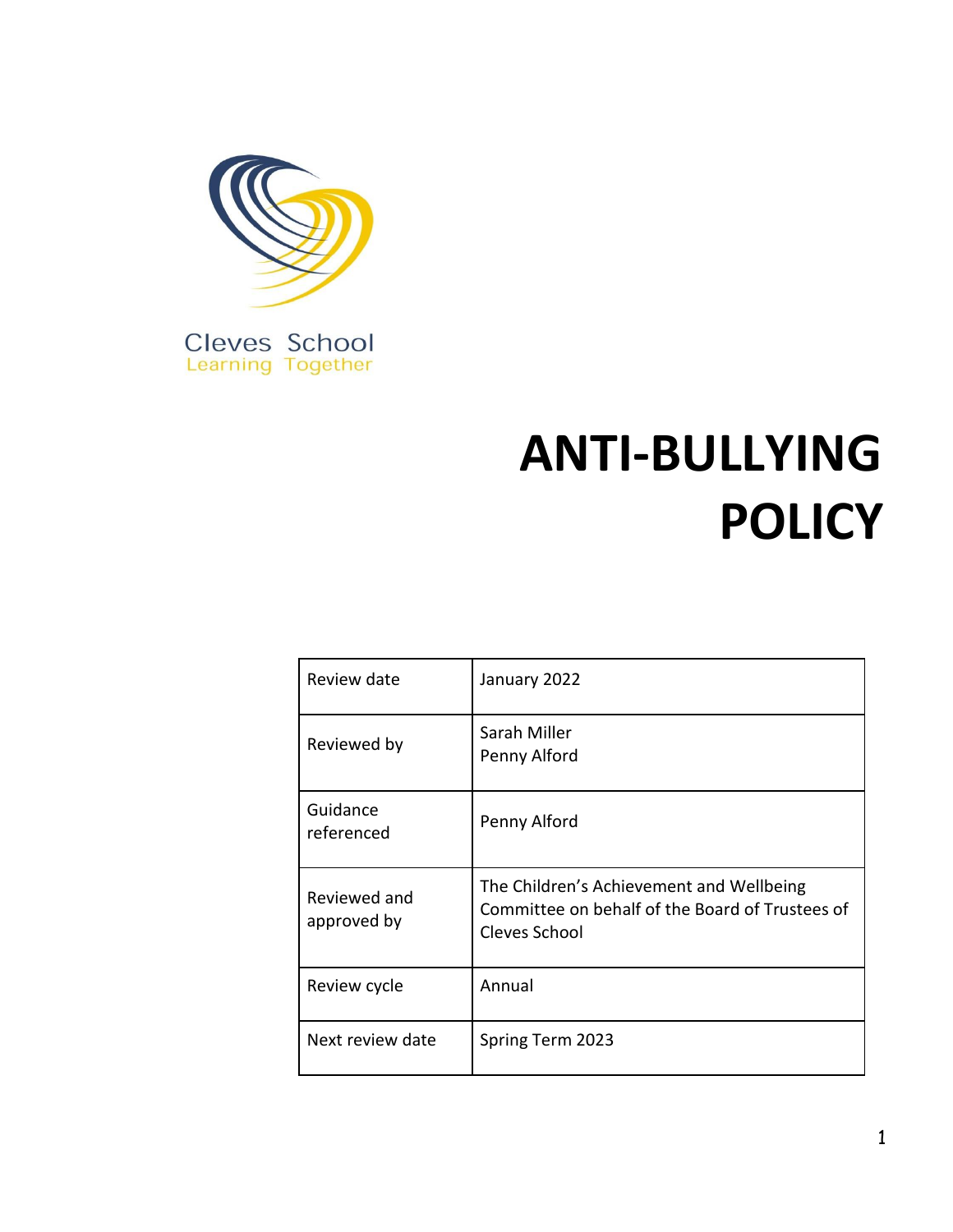### **INTRODUCTION**

At Cleves we aim to ensure that the children have a secure and happy environment where, should bullying or harassment occur, the incident will be dealt with quickly and fairly by a supportive and informed member of staff and then carefully logged.

We believe in tackling bullying by encouraging an environment where individuality is celebrated and individuals can develop without fear. We all have a duty to work together to protect vulnerable individuals from bullying and other forms of abuse.

To achieve this, we will instigate a three point Code of practice aimed respectively at pupils, staff and parents to emphasise.

This policy is closely linked with the school's Safeguarding Policy, E- safety Policy and Mental Health and Wellbeing Policy.

## **BULLYING IS TOO IMPORTANT TO IGNORE**

All incidents will be

- Taken seriously and dealt with sensitively
- Followed up with necessary action and support
- Where appropriate, the anti-bullying message will be reinforced through assemblies, the curriculum, the PSHE Program and the healthy school agenda.

## **STAFF ACTION**

If you suspect a pupil is being bullied or have an incident reported to you

### **DON'T IGNORE IT – TAKE ACTION!**

Make it clear that school can help and support will be given

Reassure that:

- a) Everyone has a right to learn and play in a safe environment
- b) They were right to tell
- c) If the bully gets into trouble, it as a consequence of the bully's actions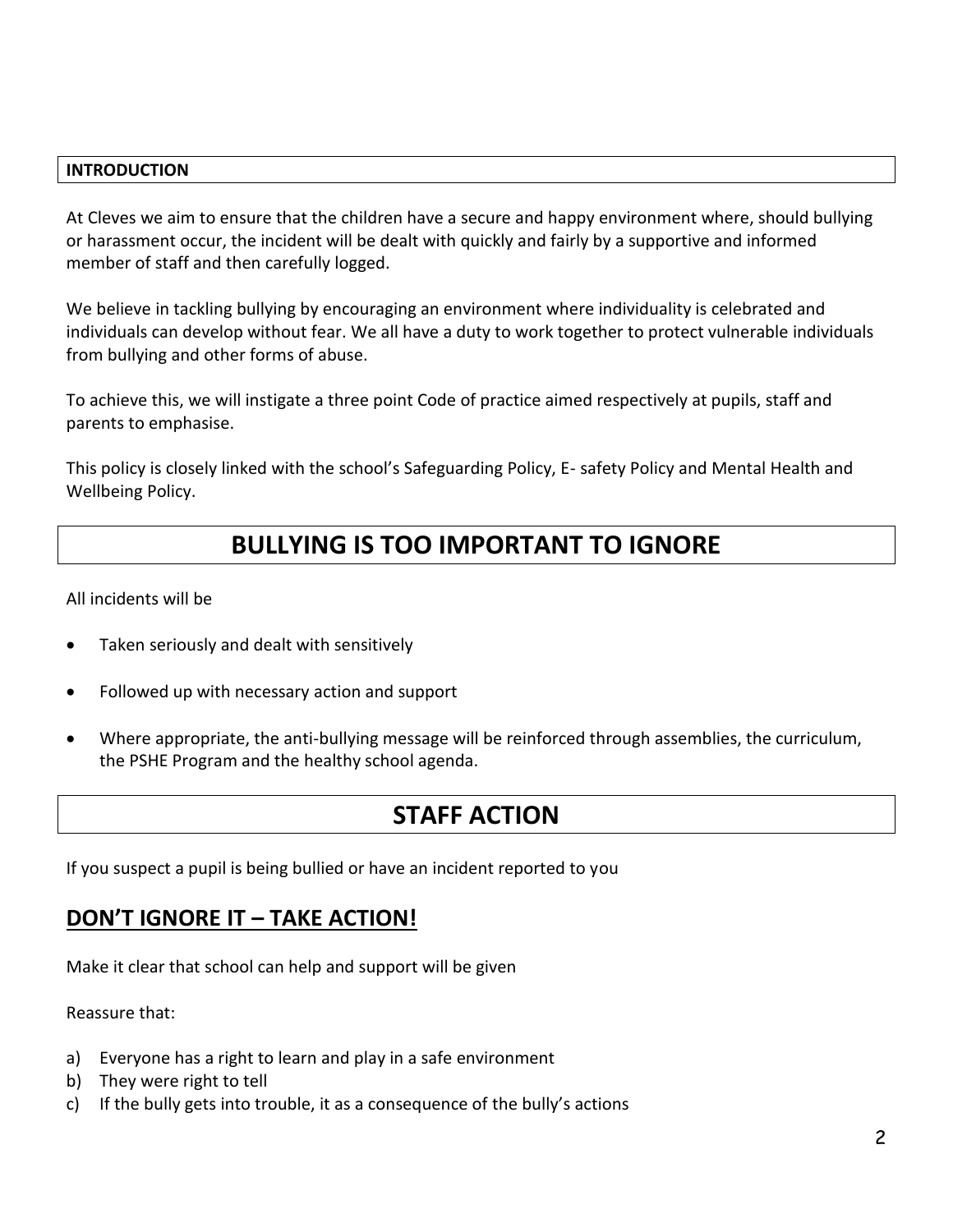Discover the facts

- a) Listen carefully to pupils
- b) Use no blame approach with bully
- c) Never make promises to the child

Alert class teacher and Year pastoral Co-ordinator via Pastoral Care system

Discuss situation with all parents concerned

Keep a note of any bullying incidents and what the child has said to you

Continue to monitor **CLOSELY** – do not assume the incident is resolved

### **PUPILS WILL KNOW HOW AND BE ENCOURAGED TO:**

### **If they are being bullied**

- Tell a friend
- Tell a teacher or appropriate adult
- Tell family

### **If they are told about bullying**

- Tell a friend
- Tell a teacher or appropriate adult
- Tell family

### **If they witness bullying**

- Tell a friend
- Tell a teacher or appropriate adult
- Tell family

### **Made aware of places they can go and people they can talk to**

- Nurture room
- Welfare room
- Peer Mediators
- Trusted adults at school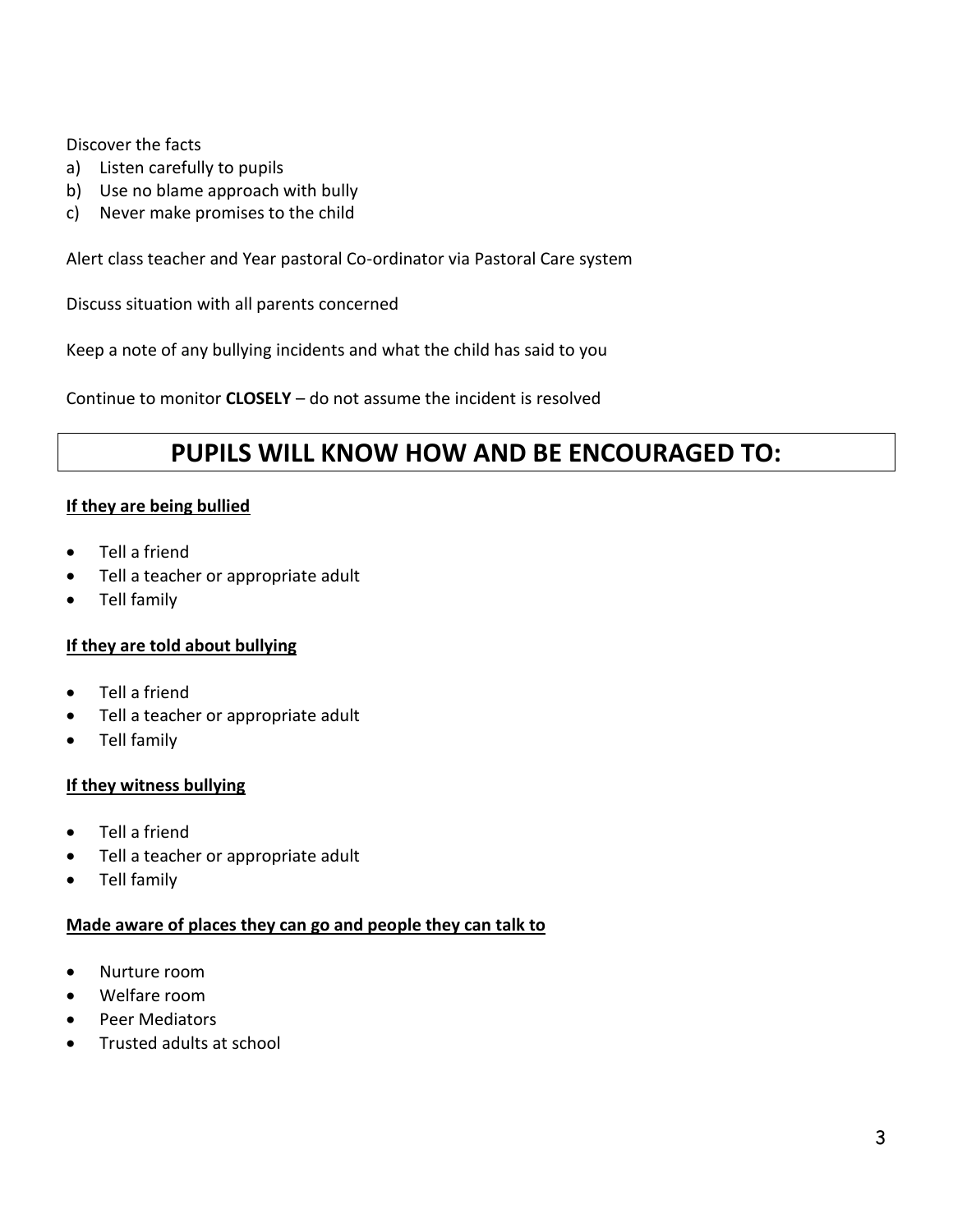## **PARENT ACTION**

Encourage your child to talk to you about school and their social life

Feel free to inform the class teacher of any concerns you may have – even minor problems can be distressing to a child

**WATCH** for any signs of distress in your child

**LISTEN** to your child and take seriously any reports of anti-social behaviour

**REMEMBER** that children do not always report incidences accurately.

If your child is a victim of bullying:

- Make sure of the facts
- Contact the school speak to your child's teacher
- Work with the school to develop strategies to support your child

If your child is responsible for bullying:

- *DO NOT IGNORE IT*
- Make sure of the facts
- Try to find out why your child is bullying
- Make it clear that such behaviour is unacceptable
- Work with the school to develop strategies to change behaviour

### **STAFF**

### **Examples of teacher interventions in the classroom**

- Make frequent reference to the anti-bully policy in the classrooms
- Deal with all bullying behaviour ignored behaviour is seen as "condoned"
- Act as a role model for pupils in your interactions
- Encourage pupils in their discussion of feelings and emotions
- Supervise pupils positively (lots of reference to their good social behaviour)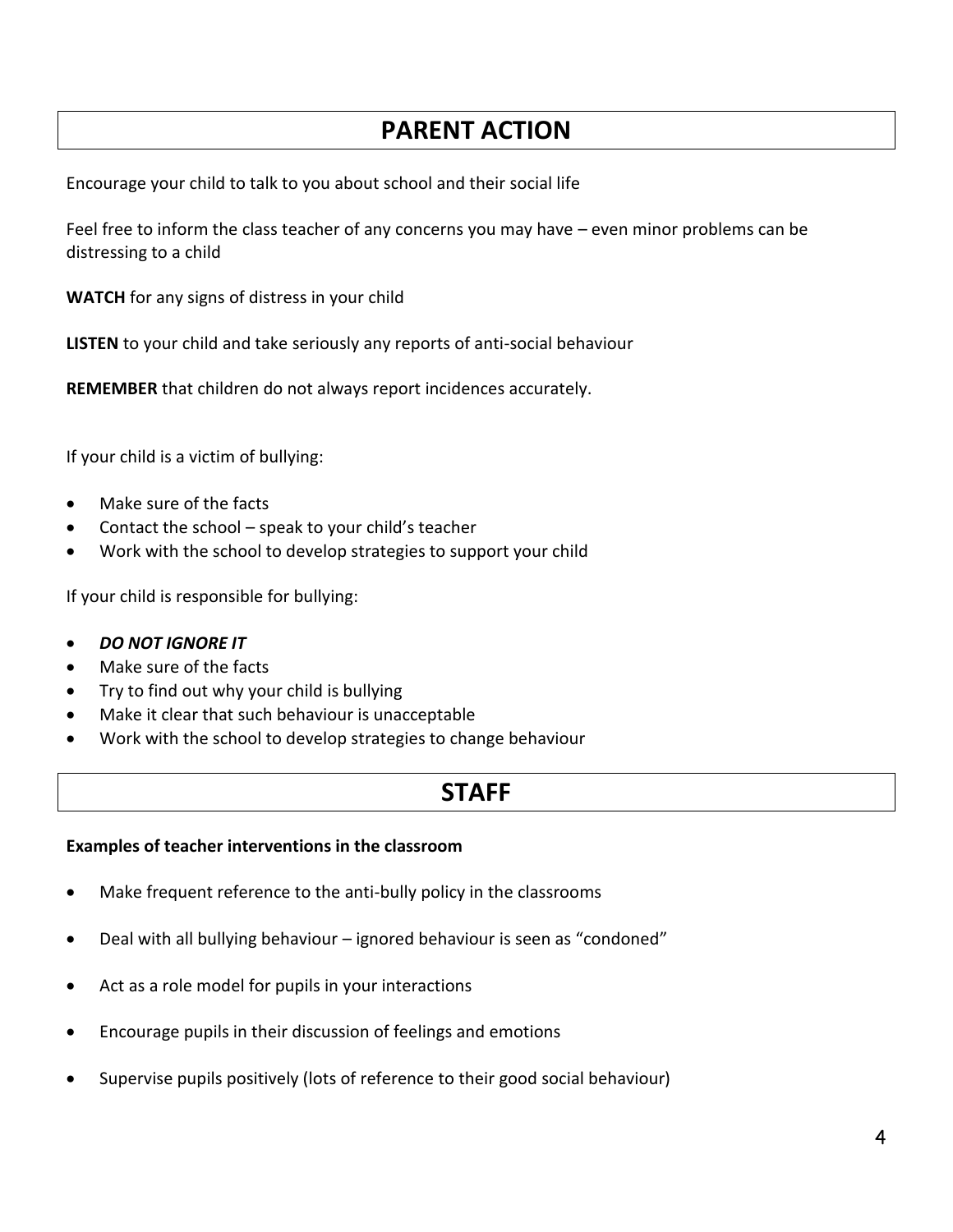- Be prepared to challenge racist or sexist language of pupils (and adults)
- Listen to pupils and be prepared to act on their information
- Work on promoting self-esteem among pupils
- Be on time to lessons and early on duty
- Use teaching and learning styles that encourage positive behaviour
- Be firm and consistent

# **SIGNS WHICH MAY INDICATE BULLYING**

Signs which may indicate a child is being bullied can include some or all of the following characteristics

### **Child**:

- Is afraid walking to or from school
- Is unwilling to attend school
- Requests to be driven to school
- Changes the route taken to school each day
- Standard of school work declines
- Regularly has clothes or books or schoolwork torn or destroyed
- Comes home hungry because lunch or lunch money has been "lost"
- Becomes withdrawn or moody
- Starts stammering
- Starts hitting other children
- Stops eating or becomes excessively clean
- Develops headaches and stomach aches
- Cries him/herself to sleep
- Runs away from home or school
- Has nightmares
- Has unexplained bruises, cuts or scratches
- Has his/her possessions "go missing"
- Continually asks for money or starts stealing
- Continually loses money
- Refuses to say what is wrong
- Gives improbable excuses to explain any of the above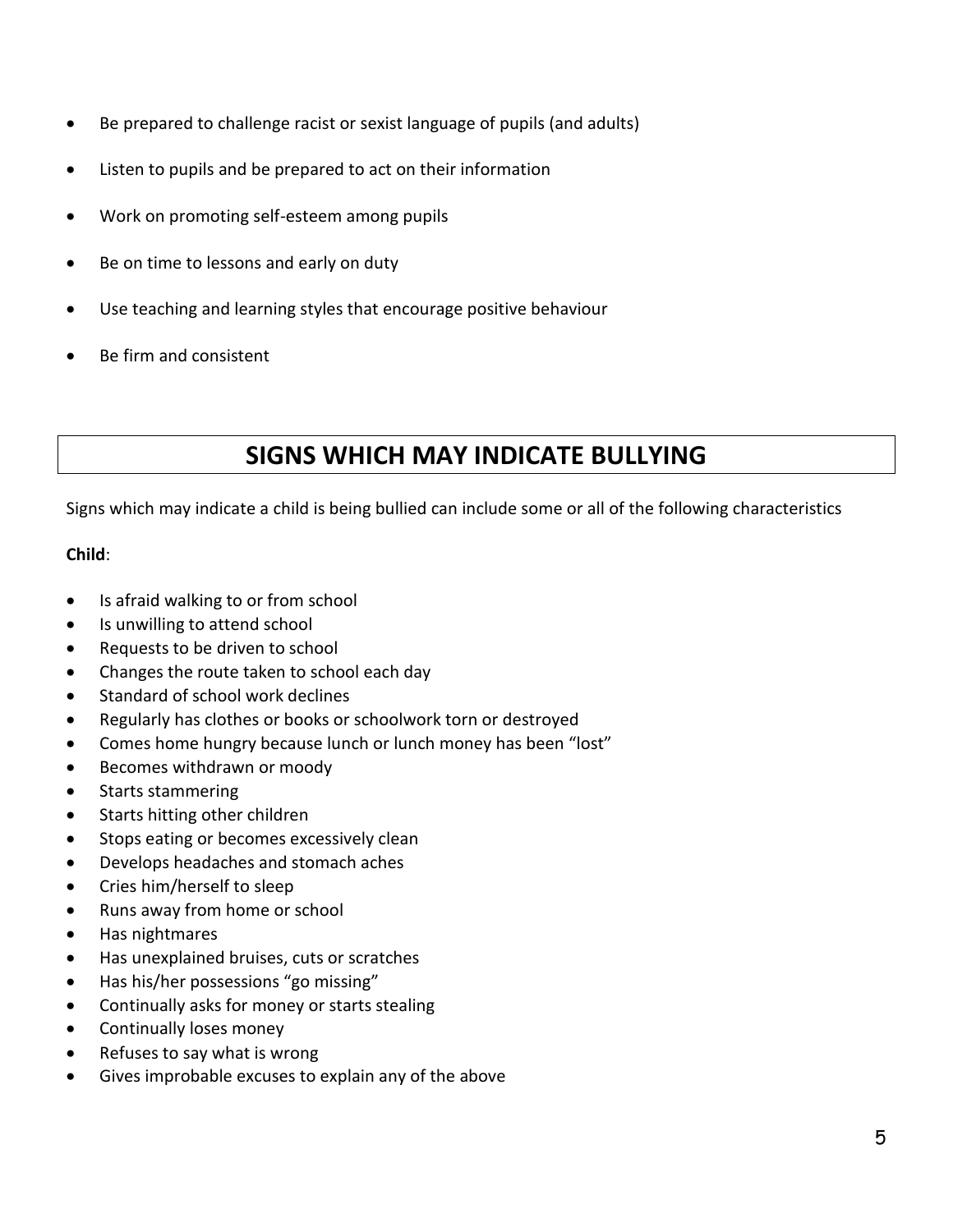## **RECOMMENDED STRATEGIES**

1. Take an account of the bullied and REALLY LISTEN. The circumstances of bullying are not especially important but the effects are. Note down the *feelings* and allow the bullied to express these at length. Pictures and writing may be helpful strategies.

"I understand that things aren't going too well for you at the moment and I wanted us to have an opportunity to talk about how you are feeling"

"Do you want to tell me any more?"

"I can understand how angry you must be"

"How are you coping?"

"Is there anything else you'd like to say?"

"I know it's been difficult for you to share that with me and I'm really pleased that you have been able to"

- 2. The next step is to convene a meeting with the perpetrator(s).
- 3. Explain to the group that there is a problem. Recount the story so that the distress is described.

"I've asked to meet with you all because I'm particularly concerned. From what I've heard of the situation, someone is feeling really upset and afraid of going into the playground"

4. The important thing to remember is not to attribute blame but to state that members of the group are responsible and can do something about it.

"I know that members of this group are responsible and I also know that you can do something about it. I want us to find ways of making things better"

5. The next step is to ask all the group members if they can make some suggestions about the way in which they might help. List all the ideas. It's really important not to go on to extract a promise of improved behaviour.

"I wonder if you can think of some strategies to help solve this situation"

"Feels like a hard thing to have said. I'm really pleased that you've been brave enough to share this"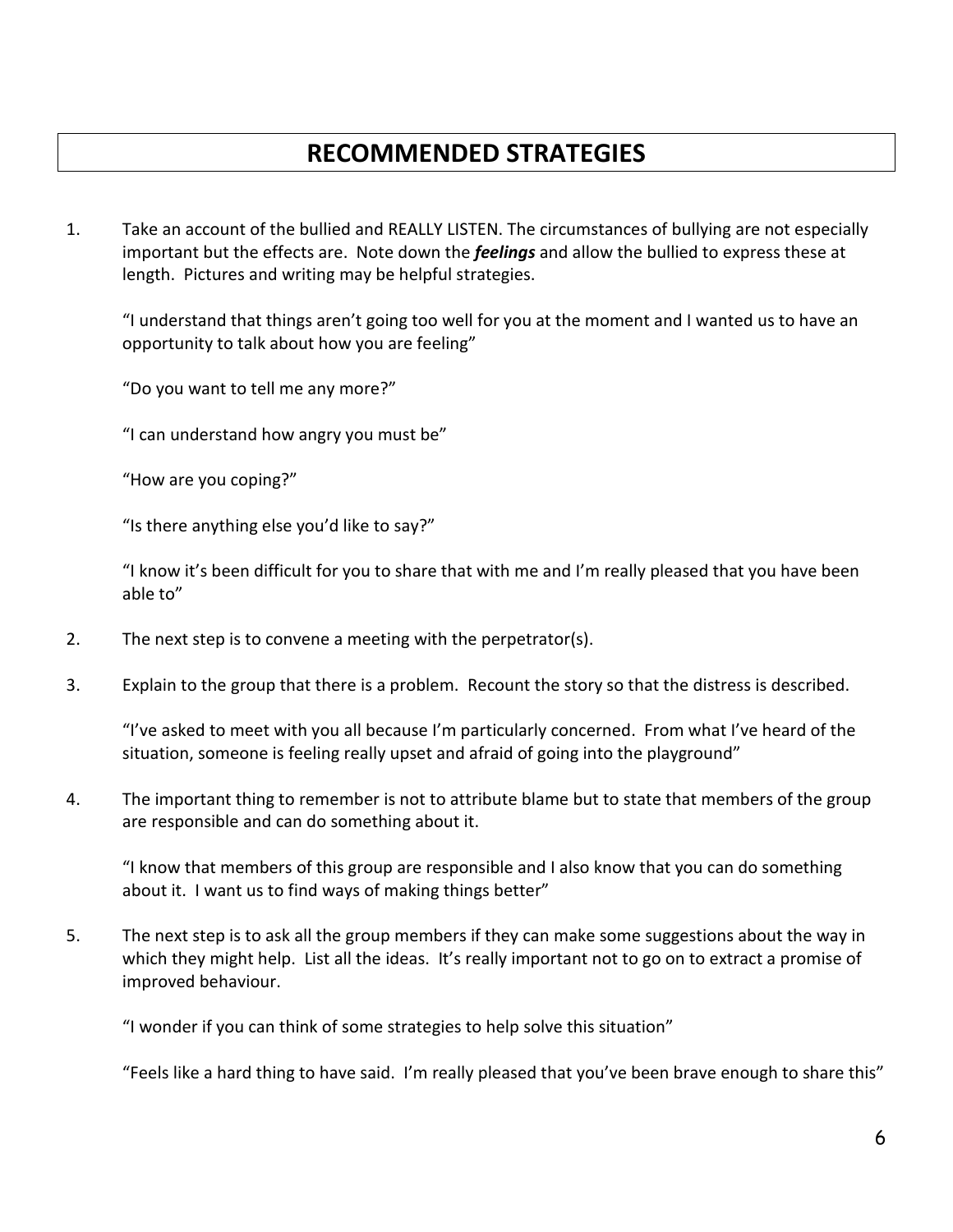6. This step needs to end by arranging a meeting with each group member individually in about a week to find out how things are going.

"I'm really pleased with the way you have all worked through this situation and all the ideas that you have come up with. What I'd like to do is meet with each of you individually in about a week to find out how things are going"

7. Throughout this process, convey your belief that the young people involved are not "bad" and are capable of kind behaviour and can help.

### **If bullying has been proven to have occurred:**

- Arrange a formal meeting with the parents, involving the class teacher and year leader or pastoral co-ordinator
- An official apology to be made to the pupil who has been bullied
- An agreed set of consequences involving both school and home
- Agreed consequences and future sanctions outlined to parents and documented

In some cases, outside agencies may need to be involved

## **CYBER BULLYING**

Cyberbullying may be defined as 'the use of electronic communication, particularly mobile phones and the internet, to bully a person, typically by sending messages of an intimidating or threatening nature: children and adults may be reluctant to admit to being the victims of cyberbullying'.

Cyberbullying can take a number of different forms: threats and intimidation, harassment or 'cyber-stalking' (e.g. repeatedly sending unwanted texts or instant messages), sexting (e.g. sending and receiving sexually explicit messages, primarily between mobile phones) vilification/defamation, exclusion/peer rejection, impersonation, unauthorised publication of private information/images and 'trolling' (abusing the internet to provoke or offend others online).

Cyberbullying can be an extension of face-to-face bullying, with technology providing the bully with another route to harass their target. However it differs from other forms of bullying in several significant ways:

by facilitating a far more extreme invasion of personal space. Cyberbullying can take place at any time and intrude into spaces that have previously been regarded as safe and personal.

The potential for anonymity on the part of the bully. This can be extremely distressing for the victim.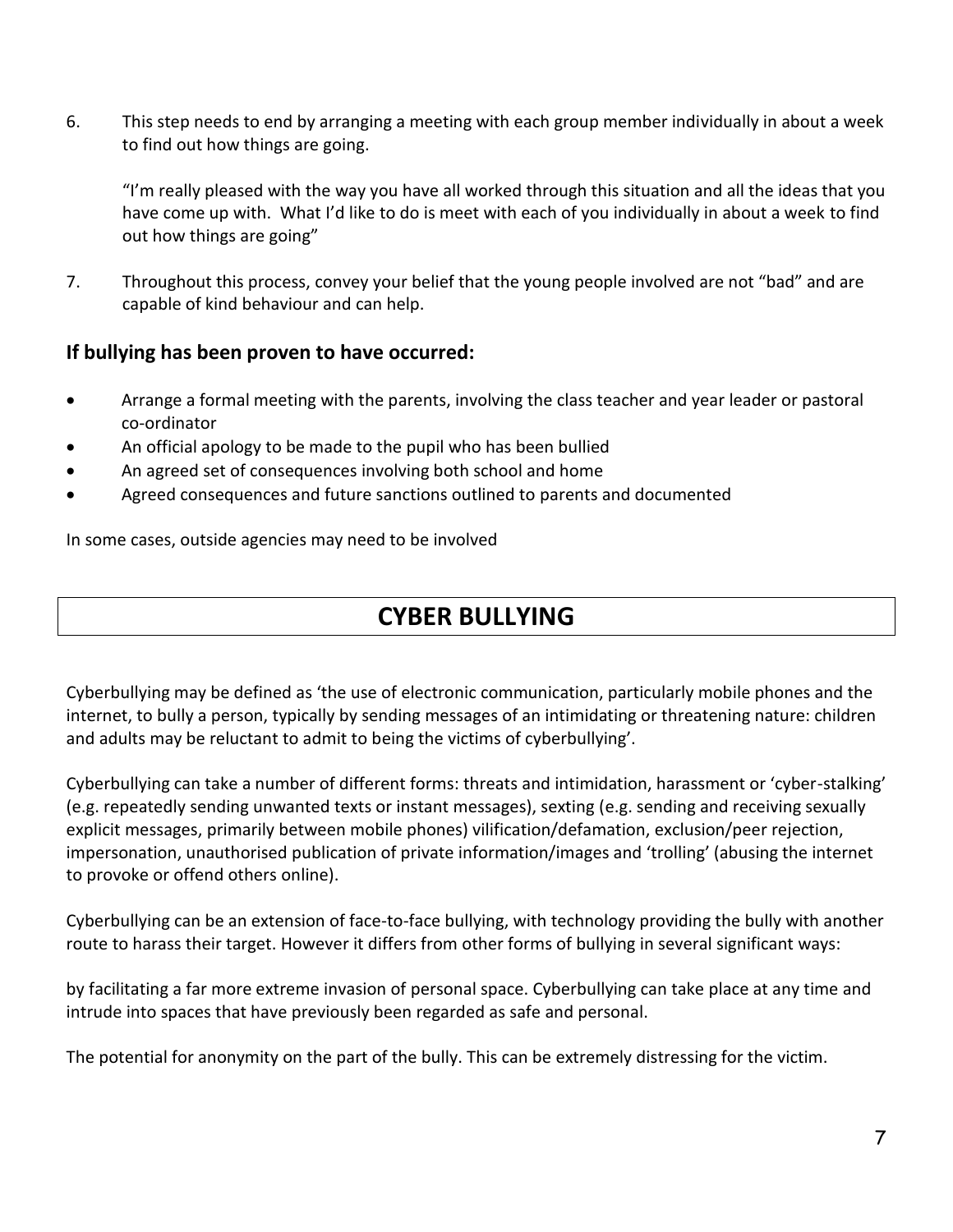The potential for the bully to play very rapidly to a larger audience so the scale and scope of cyberbullying can be greater than for other forms of bullying.

Through the knowledge that the data is in the worldwide domain.

The difficulty in controlling electronically circulated messages as more people get drawn in as accessories. By passing on a humiliating picture or message a bystander becomes an accessory to the bullying.

The profile of the bully and target can be different to other forms of bullying as cyberbullying can take place between peers and across generations.

Many cyberbullying incidents can themselves act as evidence so it is important the victim saves the information.

# **HOW WE AS A SCHOOL DEAL WITH CYBERBULLYING**

Staff will report all incidents to the headteacher. The report will be investigated and relevant people will be contacted e.g. parents, Police, LA if appropriate.

# **RECOMMENDED ADVICE FOR PARENTS**

- Don't wait for something to happen before you act. Make sure your child understands how to use these technologies safely and knows about the risks and consequences of misusing them.
- Make sure they know what to do if they or someone they know are being cyber bullied.
- Encourage your child to talk to you if they have any problems with cyber bullying.
- If they do have a problem, contact the school.
- Parental control software can limit who your child sends emails to and who he or she receives them from. It can also block access to some chat rooms. Moderated chat rooms are supervised by trained adults. Your ISP will tell you whether they provide moderated chat services.
- Make it your business to know what your child is doing online and who your child's online friends are. It is important that parents and carers ensure that their children are engaged in safe and responsible online behaviour.